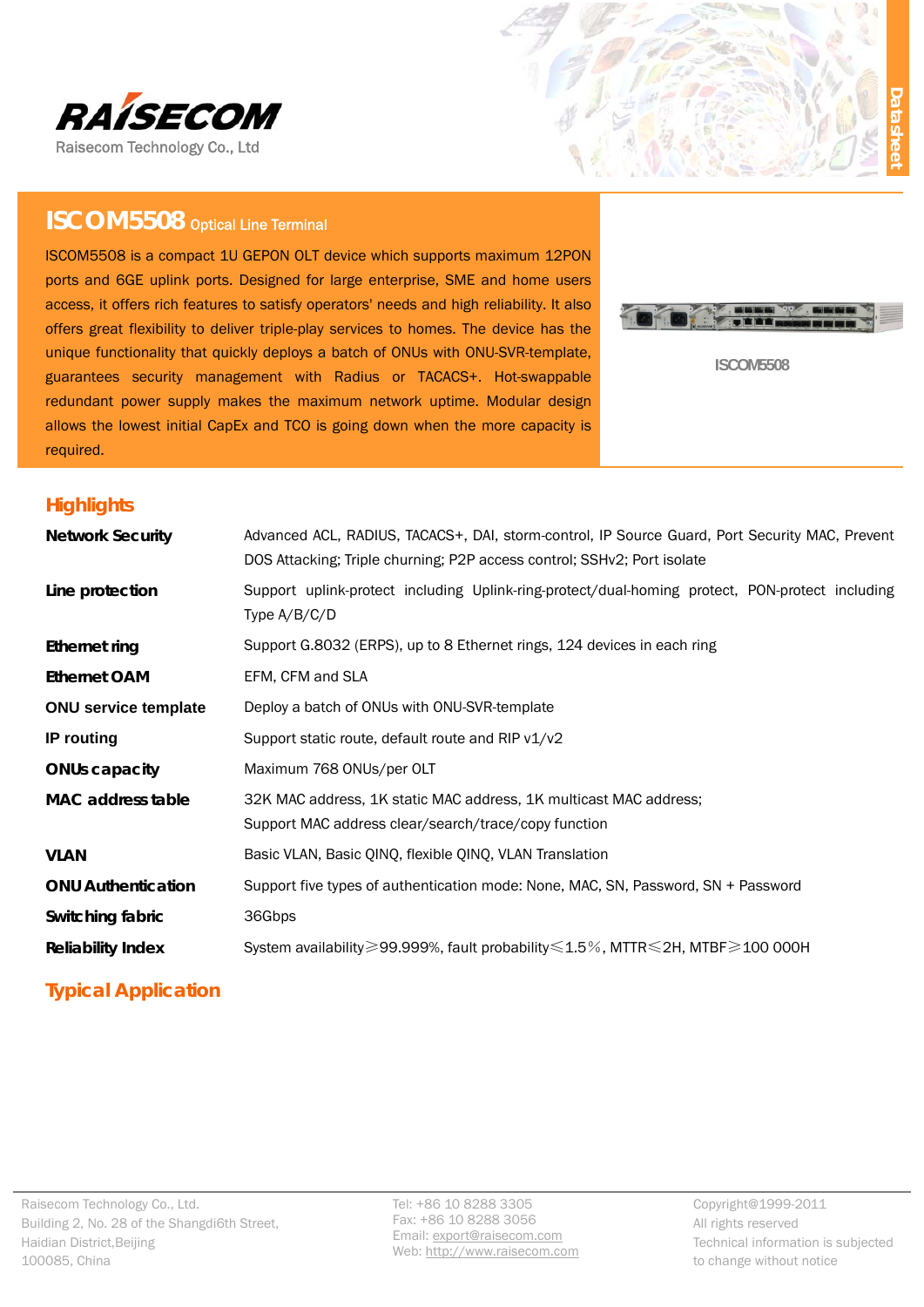



### **Features**

| <b>DBA</b>               | Support three forms of DBA: FIR, BIR, PIR; 64kbps granularity           |  |  |
|--------------------------|-------------------------------------------------------------------------|--|--|
| <b>FEC</b>               | Support two-way FEC                                                     |  |  |
| P <sub>2</sub> P         | P2P Support P2P access control                                          |  |  |
| <b>VLAN</b>              | IEEE 802.10 VLAN: 4094 Concurrent VLANs, VLAN mode: Access and Trunk    |  |  |
|                          | port-based QINQ, total 10K flexible qinq, 2K VLAN translation;          |  |  |
| <b>Link Aggregation</b>  | Up to 6 groups and 8 ports per group;                                   |  |  |
|                          | Group member max-port-number 26;                                        |  |  |
|                          | Load balance based on MAC/IP/MAC+IP;                                    |  |  |
|                          | Standard LACP (static only)                                             |  |  |
| <b>Storm Control</b>     | Broadcast, multicast, unicast, DLF storm control;                       |  |  |
|                          | Control mode: global, bps, burst; Default burst: 8KB                    |  |  |
| <b>Mirror</b>            | Port-to-Multiport mirroring,                                            |  |  |
|                          | Separate mirroring configurations for ingress & egress ports            |  |  |
| <b>Link Aggregation</b>  | Load balance based on MAC/MAC+IP;                                       |  |  |
|                          | Support Manual configuration and static LACP; besides 1:1 Link Backup   |  |  |
| <b>STP</b>               | <b>STP, MSTP</b>                                                        |  |  |
| Port Isolate             | Support Layer-2 isolate of Physical Port and designated VLAN port       |  |  |
| <b>Transparent Relay</b> | <b>BPDU: LACP: LLDP:STP</b>                                             |  |  |
| <b>Advanced</b>          |                                                                         |  |  |
| <b>OAM</b>               | IEEE802.3ah OAM including discovery, link performance, remote loopback, |  |  |

#### Raisecom Technology Co., Ltd. Building 2, No. 28 of the Shangdi6th Street, Haidian District,Beijing 100085, China

Tel: +86 10 8288 3305 Fax: +86 10 8288 3056 Email: export@raisecom.com Web: http://www.raisecom.com Copyright@1999-2011 All rights reserved Technical information is subjected to change without notice

ISCOM5508

ISCOM5104-H1 ISCOM5204-H1 ISCOM HT821 ISCOM5116/5124S ISCOM5216/5224 ISCOM5304

 MSG2200-EPON-G-AC MSG2200-EPON-N-AC

OPCOM100-OAU-H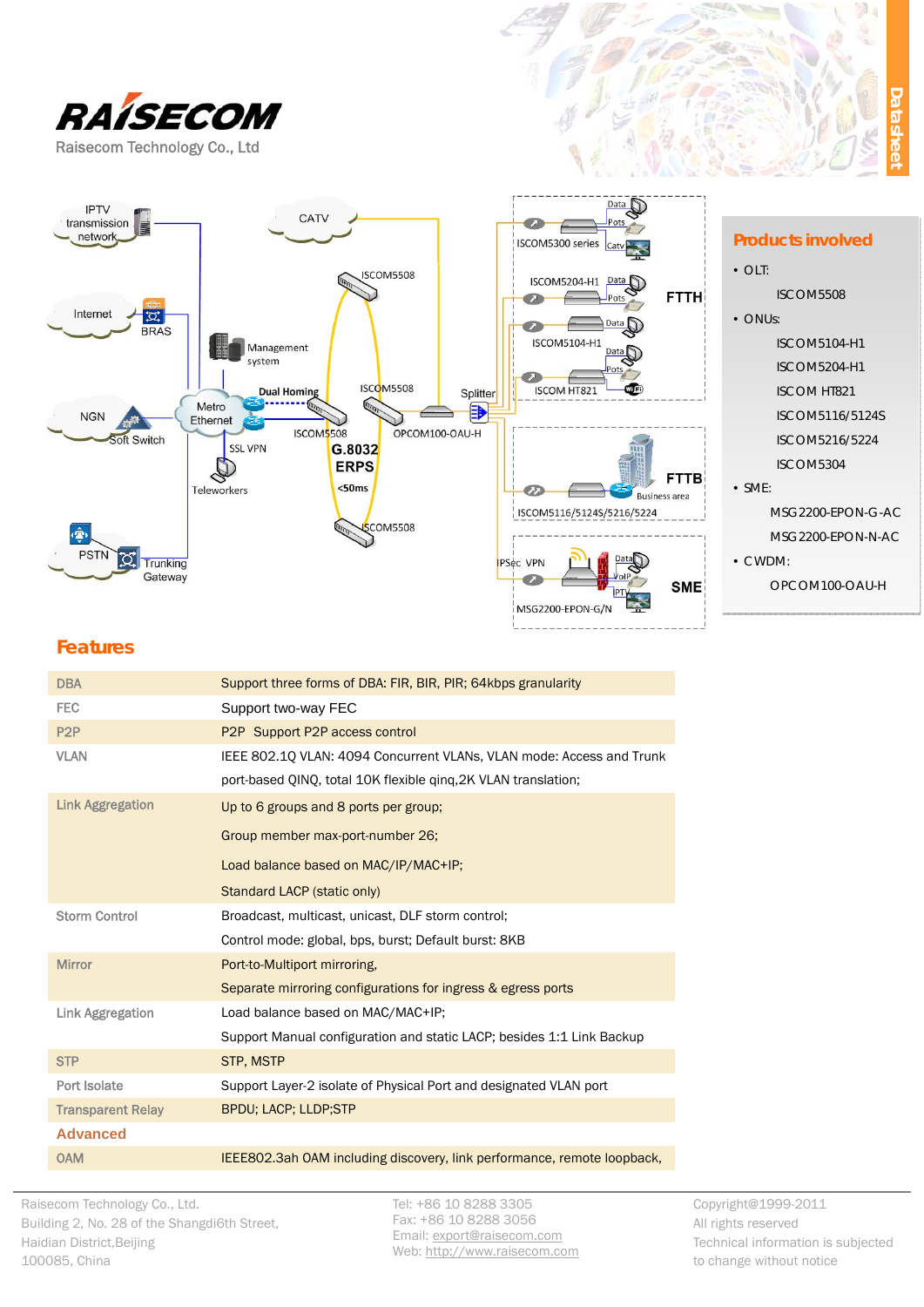

|                          | fault detection & performance stats per OAM standards;                      |  |  |
|--------------------------|-----------------------------------------------------------------------------|--|--|
|                          | EFM, CFM and SLA.                                                           |  |  |
| <b>System Management</b> | Console/Telnet/NMS/SNMP/SSHv2 management; RMON1,2,3,9,                      |  |  |
|                          | 16 Layer 3 interfaces, Bridge MIB (RFC1493); System log;                    |  |  |
| <b>Maintenance</b>       | Debug information output; PING (packet internet groper);                    |  |  |
|                          | Port statistic; Port dynamic statistic                                      |  |  |
| <b>Multicasting</b>      | 1024 multicast groups; IGMP SnoopingV1/V2/V3; IGMP Proxy V1/V2/V3;          |  |  |
|                          | Support static multicast and unknown multicast drop;                        |  |  |
|                          | Multicast VLAN Registration (MVR); MVR proxy                                |  |  |
| QoS                      | Support Global trust model; TRUST mode: CoS/TOS/DSCP priority;              |  |  |
|                          | Global CoS/DSCP to queue mapping;                                           |  |  |
|                          | Global queue scheduling based on port;                                      |  |  |
|                          | Scheduling mode: SP/WRR/DRR/SP+WRR/SP+DRR; Flow statistic;                  |  |  |
|                          | Flow-based mirror/rate-limit/ redirection/VLAN swapping/rewriting of        |  |  |
|                          | 802.1p CoS, DSCP, IP Precedence                                             |  |  |
| <b>Ethernet Ring</b>     | Ethernet ring protection switch (ERPA), Up to 8 Ethernet rings, 124 devices |  |  |
|                          | in each ring; switching time≤50ms                                           |  |  |
| <b>ACL</b>               | Support L2 - L4 packet filtering based on MAC(source MAC address,           |  |  |
|                          | destination MAC address) ACL, IP(source IP address, destination IP          |  |  |
|                          | address) ACL, MAP ACL(CoS, DSCP, VLAN, IP precedence and priority,          |  |  |
|                          | L4-port, …and other User-designed), Filter Ingress or Egress ACL on port    |  |  |
| <b>Safety Features</b>   | Client classification and password protection;                              |  |  |
|                          | Binding of MAC address & port; storm-control,                               |  |  |
|                          | RADIUS, TACACS+, DAI, IP Source Guard, Port protection/isolate/backup,      |  |  |
|                          | <b>Prevent DoS Attacking</b>                                                |  |  |
| <b>LLDP</b>              | Discovery remote base on link layer;                                        |  |  |
|                          | Get remote basic information                                                |  |  |
| <b>Time Management</b>   | Time zone; Time modification; Support SNTP & NTP                            |  |  |
| <b>DHCP</b>              | DHCP Client/Snooping/Server/Option 82/Relay                                 |  |  |
| Port Backup              | Port Backup by port or port based on VLAN                                   |  |  |
| <b>Software Upgrade</b>  | XMODEM, FTP upgrade in BOOTROM                                              |  |  |
|                          | FTP/TFTP                                                                    |  |  |

## **Specifications**

# **Compliances**

| Performance | Backplane Up to Bi-directional 36Gbps | Standards & | IEEE 802.10 VLAN                     |
|-------------|---------------------------------------|-------------|--------------------------------------|
| Capacity    | 128MB DRAM;                           | protocols   | <b>IEEE 802.3ad Link Aggregation</b> |

Raisecom Technology Co., Ltd. Building 2, No. 28 of the Shangdi6th Street, Haidian District,Beijing 100085, China

Tel: +86 10 8288 3305 Fax: +86 10 8288 3056 Email: export@raisecom.com Web: http://www.raisecom.com Copyright@1999-2011 All rights reserved Technical information is subjected to change without notice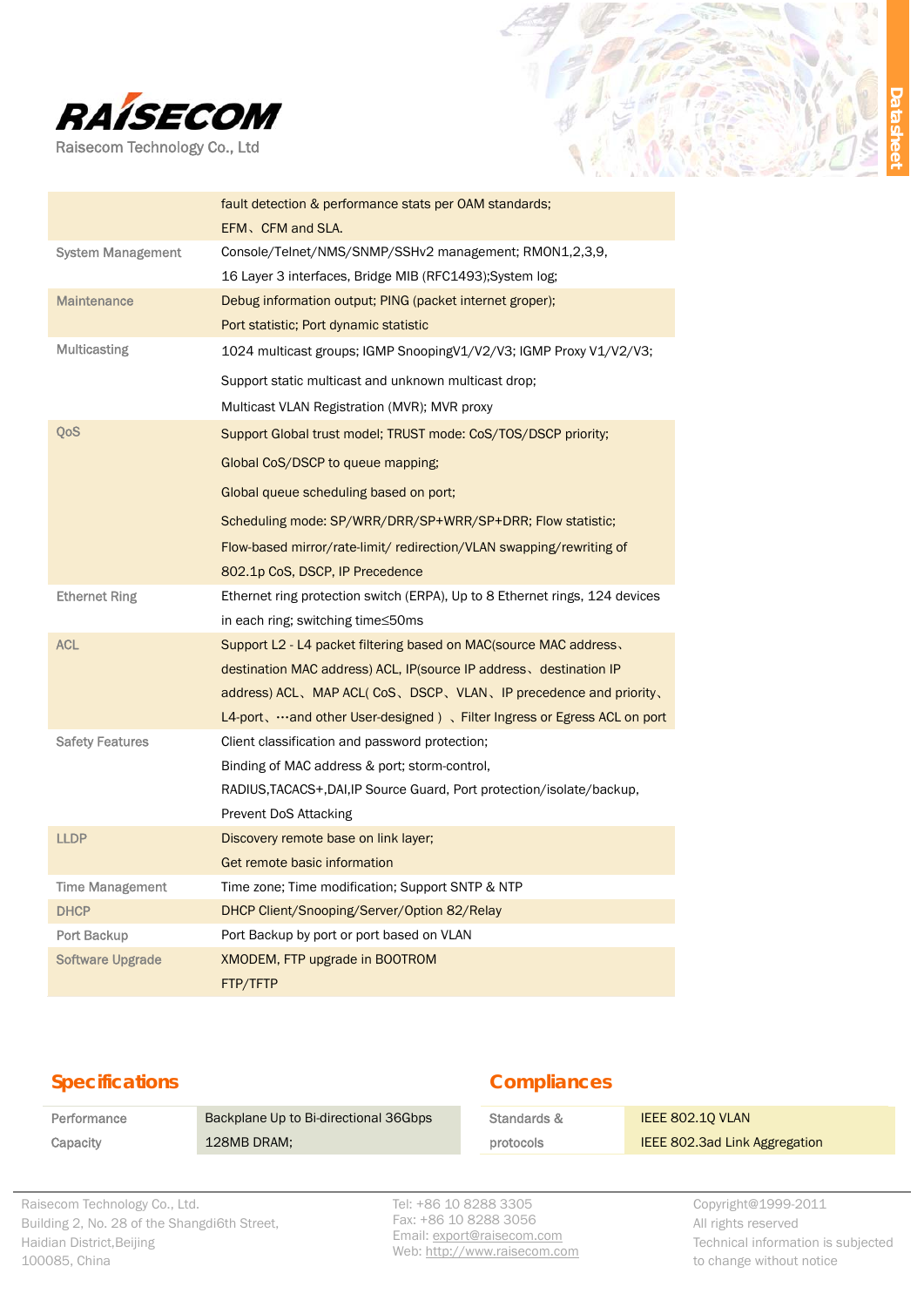

٠

**Datasheet** 

|                           | 32MB flash;                                | IEEE 802.1ad QINQ                  |
|---------------------------|--------------------------------------------|------------------------------------|
|                           | 1K IGMP groups                             | IEEE 802.1D Spanning Tree Protocol |
| <b>Indicators</b>         | Power Supply (flashing);                   | IEEE 802.1s MSTP                   |
|                           | GE port: LINK/ACT;                         | RFC 2131 DHCP                      |
|                           | SFP port: LINK/ACT                         | RFC 2132 DHCP Options              |
| <b>Physical Interface</b> | Management port: 1 console (RJ45);         | <b>IEEE 802.1x Security</b>        |
|                           | SNMP port: 1x10/100 Base-T Ethernet;       | IEEE 802.1p CoS Prioritization     |
|                           | Uplink interfaces:                         | <b>IEEE 802.3x Flow Control</b>    |
|                           | 2 x 10/100/1000MBase-T RJ45;               | IEEE 802.3ah OAM                   |
|                           | 4x 1000Base-X SFP;                         | IEEE 802.1ag CFM                   |
|                           | <b>GEPON interfaces:</b>                   | <b>ITU Y.1731 Services OAM</b>     |
|                           | 12x GSFP-PX20-DM-R;                        | <b>ITU-T G.8021</b>                |
| <b>Power Specs</b>        | AC: 220V, 50/60Hz                          | <b>ITU-T G.8031</b>                |
|                           | DC: -48V/+24V                              | <b>ITU-T G.8032</b>                |
|                           | Full load: ≤250W                           | RFC1465Static Routing,             |
| <b>User Conditions</b>    | Operating temp: 0~50°C (32~122°F);         | RFC1058RIPv1/RFC2453RIPv2          |
|                           | Storage temp: -25~70°C (-13~185°F);        | IGMP v1/v2/v3                      |
|                           | Humidity: 5~90% non-condensing             | <b>RMON I and II standards</b>     |
| <b>Dimensions</b>         | 440(W) x 220(D) x 44.45(H) mm <sup>3</sup> | SNMPv1/v2c/v3                      |
| Weight                    | $\leq$ 6.0Kg(G.W)                          | MEF9/MEF14                         |
|                           |                                            | G.992.1/G.992.3/G.992.5            |
|                           |                                            | G.991.2/G.993.1/G.993.2            |
|                           |                                            | RFC 3261/2543、RFC 2327、RFC 3550、   |
|                           |                                            | ITU-T H.248.v1/v2/v3               |
|                           |                                            | DHCPv4/v6                          |

### **Ordering Information**

| ISCOM5508-AC/D         | Minimum configuration (dual AC, 2GE+4GE PON SFP slots for uplink, 4PON SFP, 2 PON slots for EP4)     |
|------------------------|------------------------------------------------------------------------------------------------------|
| ISCOM5508-DC/D         | Minimum configuration (dual DC, 2GE+4GE PON SFP slots for uplink, 4PON SFP, 2 PON slots for EP4)     |
| <b>ISCOM5508-AC DC</b> | Minimum configuration (AC+DC, 2GE+4GE PON SFP slots for uplink, 4PON SFP, 2 PON slots for EP4)       |
| ISCOM5508-DC/D(+24v)   | Minimum configuration (dual DC+24v, 2GE+4GE PON SFP slots for uplink, 4PON SFP, 2 PON slots for EP4) |
| <b>ISCOM5508-EP4</b>   | PON line card with 4PON ports, which can be inserted in any of two PON slots for EP4.                |
| GSFP-PX20DM-R          | PON SFP with digital diagnosis, which is used for ISCOM5508-EP4 line module.                         |

# **Appendix Specification of PON interface**

Raisecom Technology Co., Ltd. Building 2, No. 28 of the Shangdi6th Street, Haidian District,Beijing 100085, China

Tel: +86 10 8288 3305 Fax: +86 10 8288 3056 Email: export@raisecom.com Web: http://www.raisecom.com Copyright@1999-2011 All rights reserved Technical information is subjected to change without notice

RFC2131 RFC3315